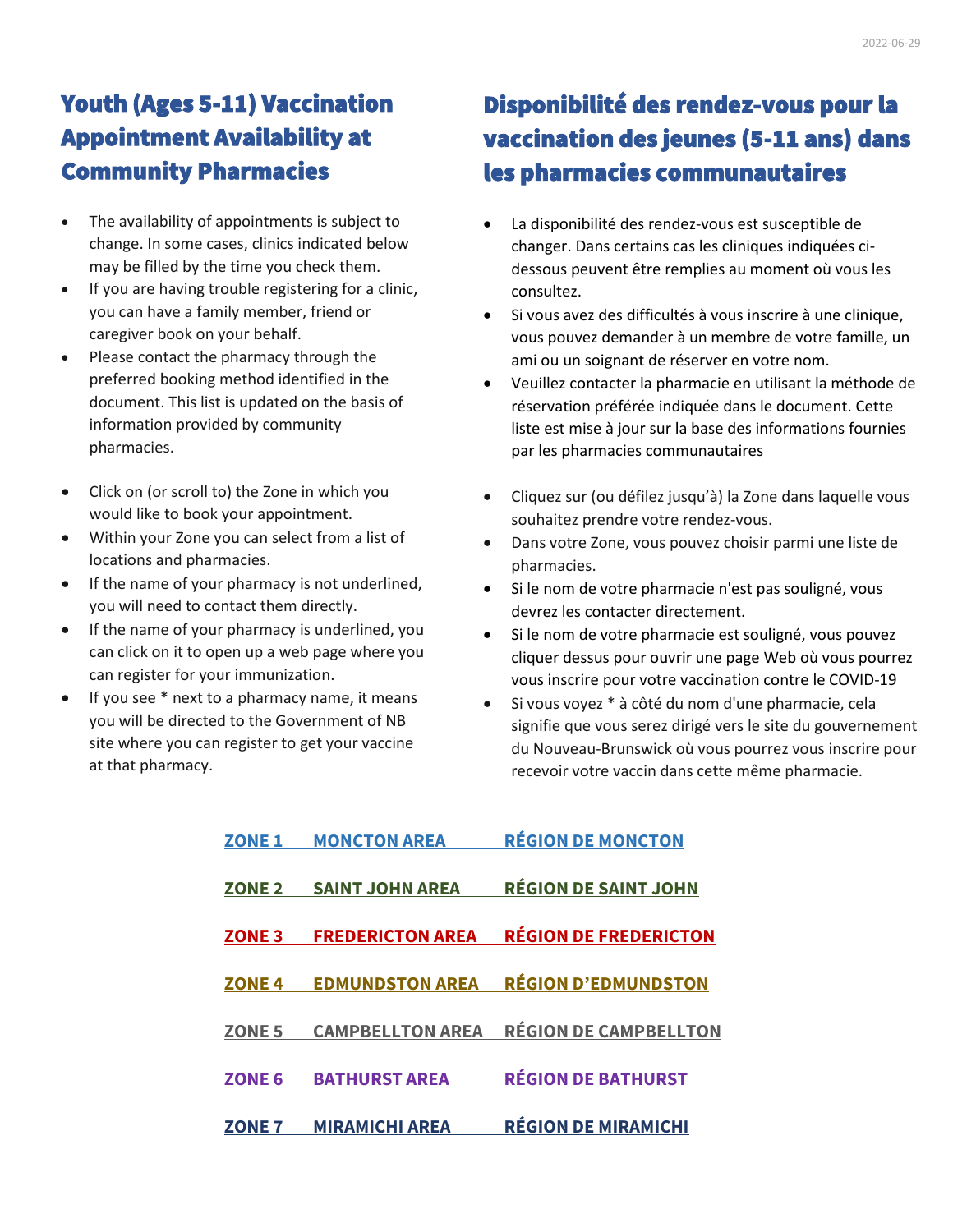# <span id="page-1-0"></span>**[ZONE 1 MONCTON AREA](#page-1-0) RÉGION DE MONCTON**

### **BOUCTOUCHE**

**[SHOPPERS DRUG MART # 591](https://covid-19.shoppersdrugmart.ca/)** 193 BOULEVARD IRVING BOULEVARD - SUITE 8 506-743-2453

#### **DIEPPE**

**[JEAN COUTU PHARMACY #129\\*](https://pharmacyvnb.ableassess.com/vnb/Register)** 123 RUE CHAMPLAIN STREET 1-833-437-1424

#### **MONCTON**

#### **[FORD'S FAMILY PHARMACY & WELLNESS](https://pharmacyvnb.ableassess.com/vnb/Register)**

**[CENTRE\\*](https://pharmacyvnb.ableassess.com/vnb/Register)** 544 BOULEVARD ST. GEORGE BOULEVARD 1-833-437-1424

**[JEAN COUTU PHARMACY#102](https://www.jeancoutu.com/sante/coronavirus-covid-19/)**

1116 CHEMIN MOUNTAIN ROAD 506-858-5114

**[SHOPPERS DRUG MART # 588](https://covid-19.shoppersdrugmart.ca/)** 350 RUE ST. GEORGE STREET 506-857-633

**RICHIBUCTO**

**KENT GUARDIAN** 9385 RUE MAIN STREET

506-523-4447

**[GUARDIAN EVERGREEN PHARMACY\\*](https://pharmacyvnb.ableassess.com/vnb/Register)** 1966 CHEMIN MOUNTAIN ROAD - UNIT/UNITÉ C 1-833-437-1424

#### **[HARRISVILLE PHARMACY](https://harrisvillepharmacy.medmeapp.ca/schedule)**

1121 CHEMIN SHEDIAC ROAD 506-858-5050

**[LAWTONS DRUGS](https://www.pharmacyappointments.ca/)** 565 PROMENADE ELMWOOD DRIVE 506-857-2212

**[SHOPPERS DRUG MART # 593](https://covid-19.shoppersdrugmart.ca/)** 1633 CHEMIN MOUNTAIN ROAD 506-858-0055

**[SHOPPERS DRUG MART # 182](https://covid-19.shoppersdrugmart.ca/)** 45 BOULEVARD VAUGHAN HARVEY

BOULEVARD 506-857-8702

**[SHOPPERS DRUG MART # 2011](https://covid-19.shoppersdrugmart.ca/)**

681 CHEMIN MOUNTAIN ROAD 506-382-8615

#### **[SHOPPERS DRUG MART # 592](https://covid-19.shoppersdrugmart.ca/)**

25 BOULEVARD CARTIER BOULEVARD – UNIT/UNITÉ 103 506-523-4801

### **RIVERVIEW**

<span id="page-1-1"></span>**[FORD'S PHARMACY/JEAN COUTU](https://pharmacyvnb.ableassess.com/vnb/Register)\***

438 CHEMIN COVERDALE ROAD 1-833-437-1424

**[SHOPPERS DRUG MART # 185](https://covid-19.shoppersdrugmart.ca/)**

500 CHEMIN COVERDATE ROAD 506-857-6380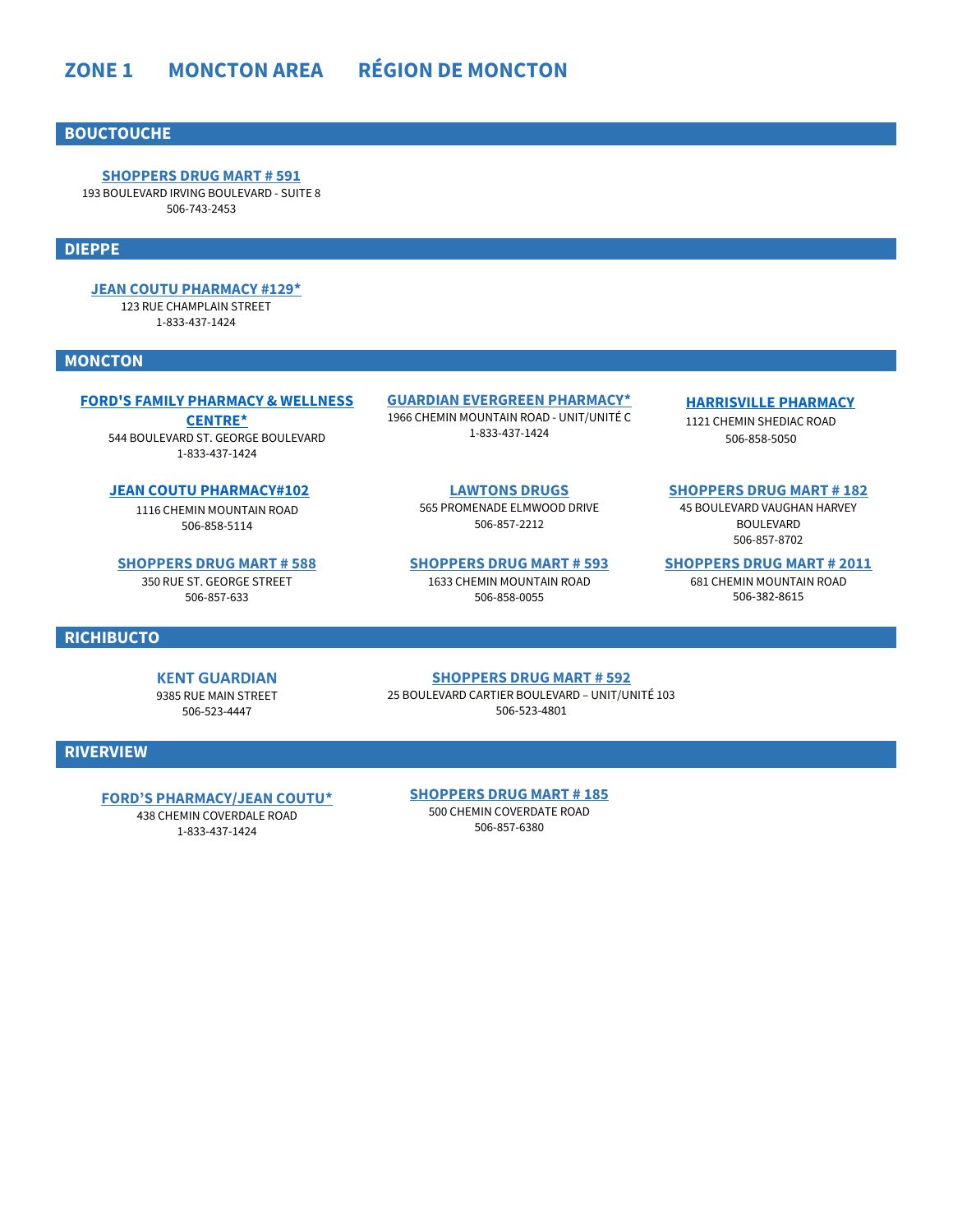# **ZONE 2 SAINT JOHN AREA RÉGION DE SAINT JEAN**

#### **GRAND-BAY WESTFIELD**

**THE MEDICINE SHOPPE** 317 PROMENADE RIVER VALLEY DRIVE

506-738-3355

#### **QUISPAMSIS**

#### **[SHOPPERS DRUG MART # 193](https://www1.shoppersdrugmart.ca/en/health-and-pharmacy/covid-19)**

175 CHEMIN OLD HAMPTON ROAD 506-849-1321

**VALLEY PHARMACY** 10 PROMENADE MILLENIUM DRIVE – UNIT 3/ UNITÉ 3 506-849-7030

#### **ROTHESAY**

#### **[KENNEBACASIS DRUGS](https://kvdrugs.com/)** 1 CHEMIN MARR ROAD 506-847-7581

**ROTHESAY PHARMACHOICE** 118 CHEMIN HAMPTON ROAD 506-216-3323

#### **ROTHESAY COMMUNITY PHARMACY**  58 CHEMIN MARR ROAD- 2<sup>ND</sup> FLOOR /2<sup>ÈME</sup> ÉTAGE

506-847-4407

**[SHOPPERS DRUG MART # 195](https://covid-19.shoppersdrugmart.ca/en)** 667 BOULEVARD FAIRVILLE BOULEVARD 506-636-7740

> **[SOBEYS PHARMACY](https://www.pharmacyappointments.ca/)** 44 VOIE EAST POINT WAY 506-633-1259

**[SOBEYS PHARMACY](https://www.pharmacyappointments.ca/)** 140 CHEMIN HAMPTON ROAD 506-849-1294

#### **SAINT JOHN**

**[LAWTONS DRUGS #2564](https://www.pharmacyappointments.ca/)** 107 RUE CATHERWOOD STREET 506-635-1126

**[SHOPPERS DRUG MART # 580\\*](https://pharmacyvnb.ableassess.com/vnb/Register)** 110 RUE CROWN STREET 1-833-437-1424

**[STEEVES' PHARMASAVE\\*](https://pharmacyvnb.ableassess.com/vnb/Register)** 212 PROMENADE MCALLISTER DRIVE 1-833-437-1424

**[LAWTONS DRUGS](https://www.pharmacyappointments.ca/)** 519 CHEMIN WESTMORLAND ROAD 506-633-8984

> **[SOBEYS PHARMACY](https://www.pharmacyappointments.ca/)** 1 AVENUE PLAZA AVENUE 506-674-0112

# **[WAL-MART PHARMACY](http://www.walmart.ca/cp/shop/covid-19-vaccinations-centre-info/6000203072273?icid=homepage_HP_Sliver_COVID19_Vaccine_WM)** 450 CHEMIN WESTMORLAND ROAD

506-634-6650

#### **SUSSEX**

**SHARP'S CORNER DRUG STORE LTD.** 3 RUE BROAD STREET

506-433-1186

#### **[SHOPPERS DRUG MART # 188](https://covid-19.shoppersdrugmart.ca/en)** 201 RUE MAIN STREET

506-433-4997

**SUSSEX PHARMACHOICE** 625J RUE MAIN STREET 506-433-3008

#### **[WAL-MART PHARMACY](https://www.walmart.ca/cp/shop/covid-19-vaccinations-centre-info/6000203072273?icid=homepage_HP_Sliver_COVID19_Vaccine_WM)** 80 RUE MAIN STREET

<span id="page-2-0"></span>506-432-9333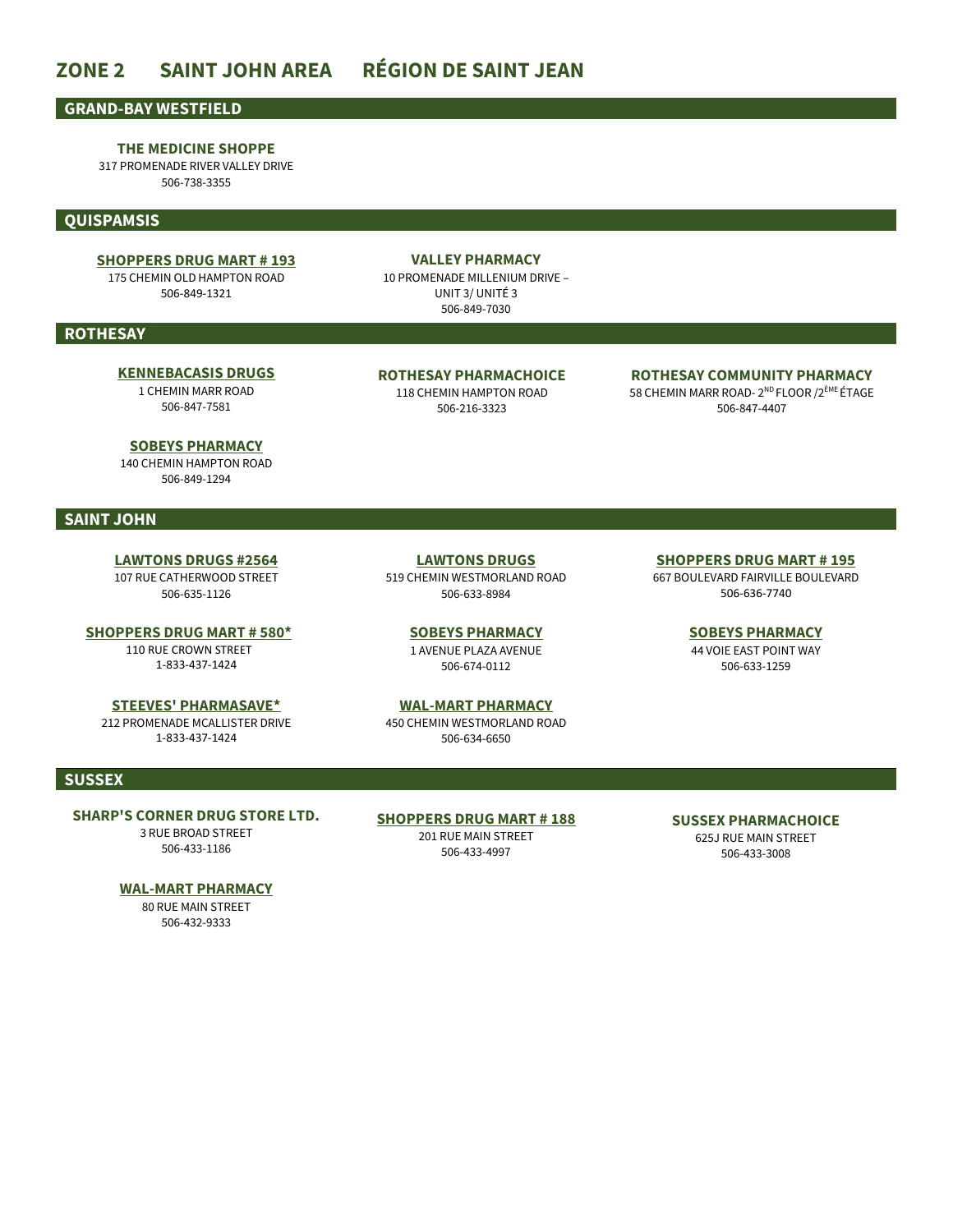# **ZONE 3 FREDERICTON AREA RÉGION DE FREDERICTON**

**CHIPMAN**

#### **[SHOPPERS DRUG MART # 178](https://covid-19.shoppersdrugmart.ca/)**

263 RUE MAIN STREET 506-339-6686

#### **DOAKTOWN**

#### **DOAKTOWN PHARMASAVE**

314 RUE MAIN STREET 506-365-7824

#### **FREDERICTON**

**[BOWMAN PHARMACY INC](https://www.pharmacyappointments.ca/)** 1111 RUE REGENT STREET – UNIT/UNITÉ 2 506-206 7977

**[LAWTONS DRUG](https://www.pharmacyappointments.ca/)** 435 PROMENADE BROOKSIDE DRIVE – UNIT/ UNITÉ 5 506-450-4161

**[SHOPPERS DRUG MART # 172](https://covid-19.shoppersdrugmart.ca/)**

1040 RUE PROSPECT STREET 506-451-1567

**[SOBEYS PHARMACY](https://www.pharmacyappointments.ca/)** 463 PROMENADE BROOKSIDE DRIVE 506-472-5252

**CAMPUS PHARMACY** 29 PROMENADE DINEEN DRIVE 506-455-2325

**NORTHSIDE PHARMACHOICE** 231 RUE CANADA STREET 506-458-9550

**[SHOPPERS DRUG MART # 173](https://covid-19.shoppersdrugmart.ca/)** 269 RUE MAIN STREET 506-451-1550

> **[SOBEYS PHARMACY](https://www.pharmacyappointments.ca/)** 1180 RUE PROSPECT STREET 506-458-8605

**[COSTCO PHARMACY](https://hsps.gnb.ca/sites/COVID19/MV/Documents/VNB%20Support%20Team/Pharmacy%20Lists/Costco%20Pharmacy)** 25 BOULEVARD WAYNE SQUIBB BOULEVARD 506-460-4101

**[SHOPPERS DRUG MART # 169\\*](https://pharmacyvnb.ableassess.com/vnb/Register)** 440 RUE KING STREET – KINGS PLACE 1-833-437-1424

### **[SHOPPERS DRUG MART # 176](https://covid-19.shoppersdrugmart.ca/)**

1015 RUE REGENT STREET 506-459-8888

**THE MEDICINE SHOPPE** 170 CHEMIN DOAK ROAD 506-453-1324

#### **KESWICK**

**PHARMACHOICE**  10 ALLÉE YERXA LANE 506-363-2286

#### **MINTO**

**[SHOPPERS DRUG MART # 174](https://covid-19.shoppersdrugmart.ca/)**

234 RUE MAIN STREET 506-327-3396

#### **NEW MARYLAND**

**NEW MARYLAND PHARMACY** 636 AUTOROUTE NEW MARYLAND HIGHWAY 506-459-8787

#### **OROMOCTO**

**RIVERSIDE GUARDIAN** 225 RUE MITCHELL STREET 506-357-3302

**[SHOPPERS DRUG MART # 175](https://covid-19.shoppersdrugmart.ca/)** 1198 RUE ONONDAGA STREET 506-357-8435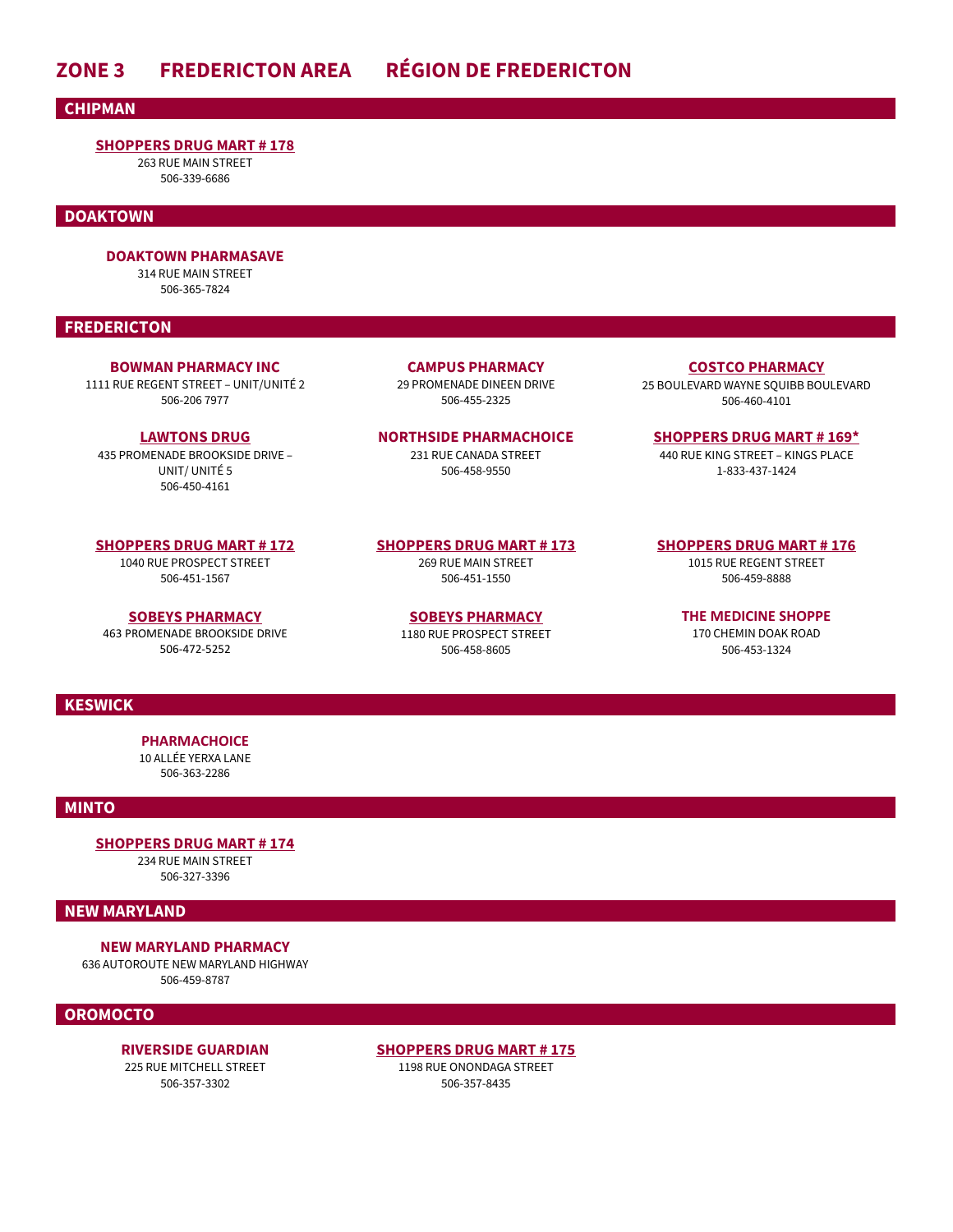# **PERTH-ANDVOVER**

#### **JOHNSON DRUG STORE LTD**

16F RUE TRIBE ROAD 506-273-2882

### **PLASTER ROCK**

**PLASTER ROCK GUARDIAN**

282 RUE MAIN STREET 506-356-2671

#### **WOODSTOCK**

### **LOBLAWS PHARMACY**

<span id="page-4-0"></span>350 RUE CONNELL STREET 506-328-1126

#### **NEWNHAM & SLIPP PHARMACY**

604 RUE MAIN STREET 506-325-2000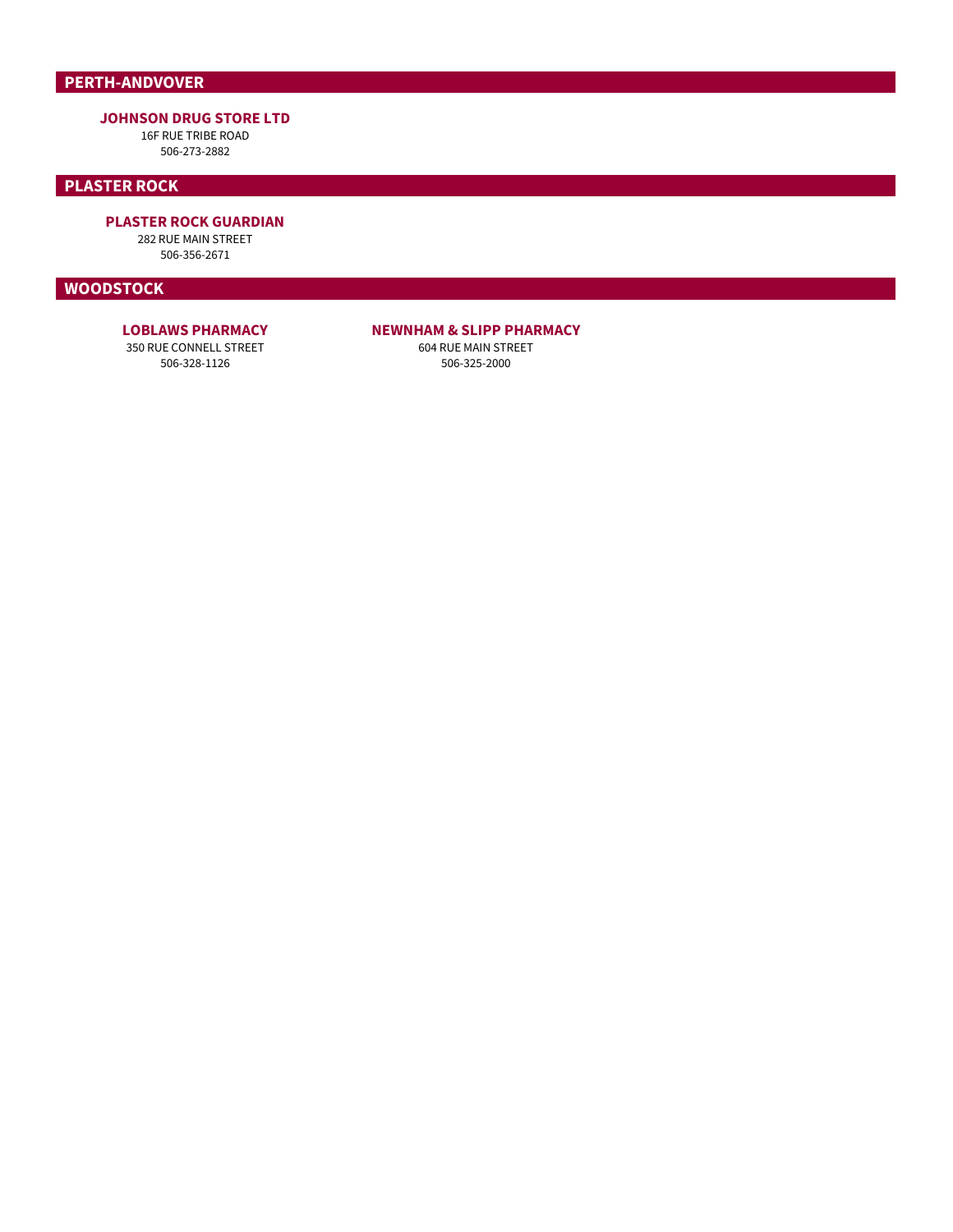# **ZONE 4 EDMUNDSTON AREA RÉGION D'EDMUNDSTON**

#### **EDMUNDSTON**

## **[SHOPPERS DRUG MART # 167](https://covid-19.shoppersdrugmart.ca/)**

160 BOULEVARD HEBERT BOULEVARD 506-735-8459

#### **GRAND-FALLS/GRAND-SAULT**

#### **[JEAN COUTU PHARMACY # 095](https://www.jeancoutu.com/sante/coronavirus-covid-19/)**

276 RUE BROADWAY STREET 506-473-3300

### **[SHOPPERS DRUG MART # 177](https://covid-19.shoppersdrugmart.ca/)**

180 CHEMIN MADAWASKA ROAD – UNITÉ/UNIT 700 506-473-3454

#### **KEDGWICK**

**LA PHARMACIE KEDGWICK** 116 RUE NOTRE-DAME STREET- UNITÉ/UNIT A 506-284-9091

**STE. ANNE DE MADAWASKA**

**PHARMACIE KEVIN SMYTH** 138 RUE PRINCIPALE STREET 506-445-2275

<span id="page-5-0"></span>**ST. QUENTIN** 

**[SHOPPERS DRUG MART # 597](https://covid-19.shoppersdrugmart.ca/)** 344 RUE CANADA STREET - UNITÉ/UNIT B

506-235-2773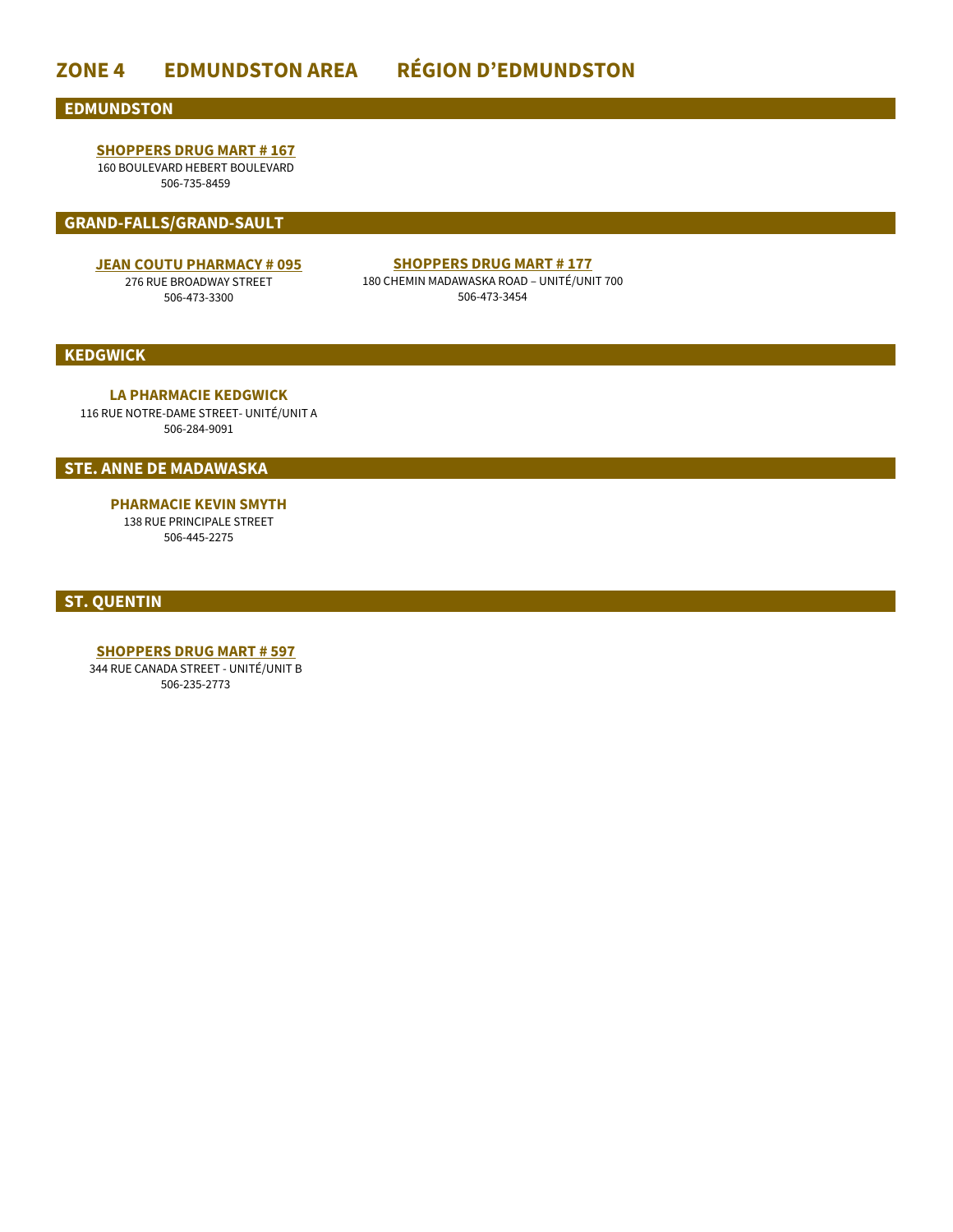### **ATHOLVILLE**

**[SHOPPERS DRUG MART # 171](https://covid-19.shoppersdrugmart.ca/)** 312 CHEMIN VAL D'AMOUR ROAD - UNITÉ/UNIT #155 506-753-7678

### **CAMPBELLTON**

**[SHOPPERS DRUG MART # 170](https://covid-19.shoppersdrugmart.ca/)** 157 RUE WATER STREET 506-753-7723

### **DALHOUSIE**

**[PHARMACIE JEAN COUTU # 391](https://www.jeancoutu.com/sante/coronavirus-covid-19/)**

<span id="page-6-0"></span>396 RUE WILLIAM STREET 506-684-6500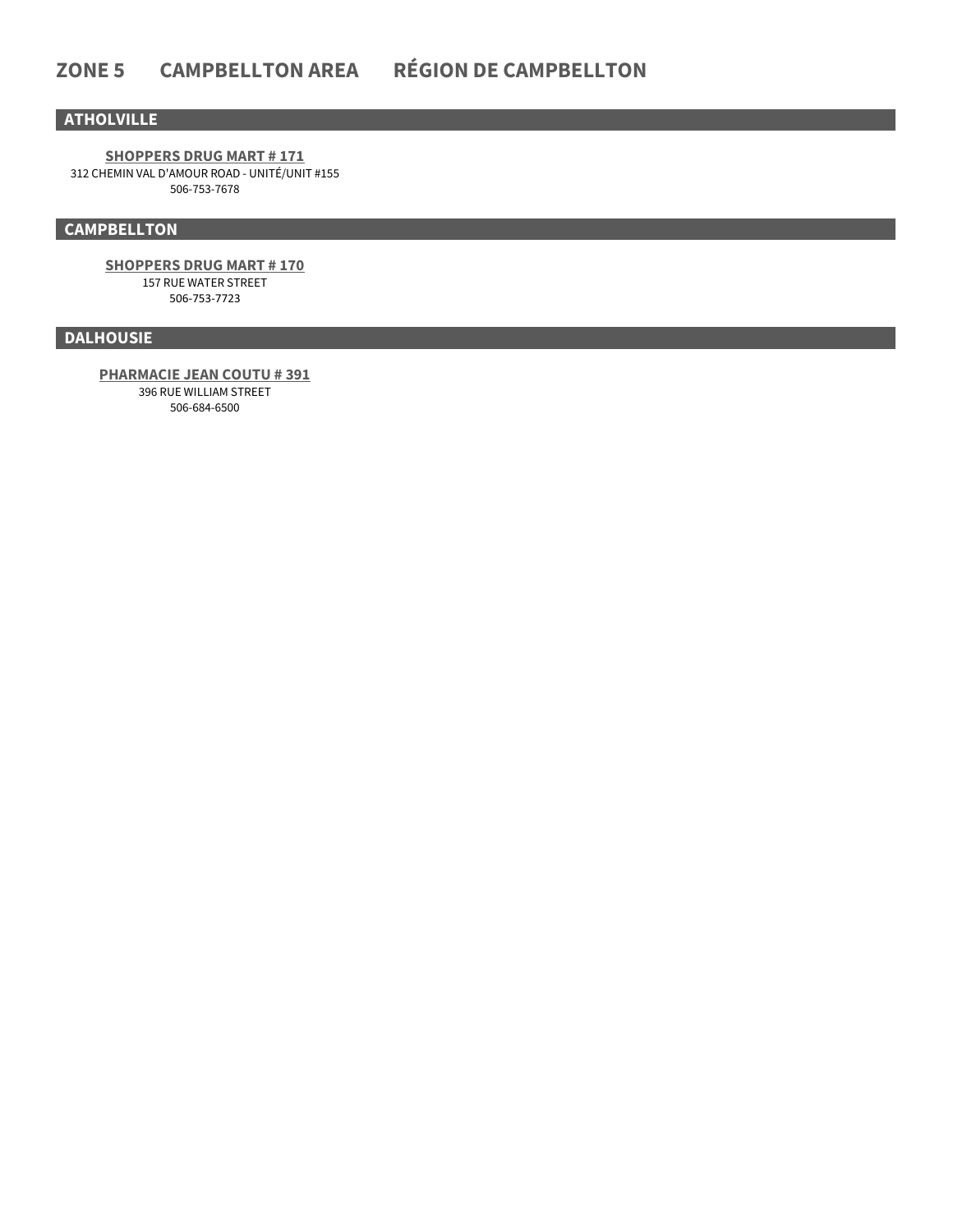# **ZONE 6 BATHURST AREA ZONE RÉGION DE BATHURST**

#### **BATHURST**

# **PHARMASAVE BATHURST**

325 BOULEVARD VANIER BOULEVARD 506-545-6666

#### **[PHARMACIE JEAN COUTU # 391](https://www.jeancoutu.com/sante/coronavirus-covid-19/)**

1047 AVENUE ST. PETERS AVENUE 506-546-6666

#### **CARAQUET**

### **[SHOPPERS DRUG MART # 596](https://covid-19.shoppersdrugmart.ca/)**

25 BOULEVARD ST. PIERRE OUEST BOULEVARD 506-727-2611

**[SHOPPERS DRUG MART # 163](https://www1.shoppersdrugmart.ca/en/health-and-pharmacy/covid-19)** 939 AVENUE ST. PETERS AVENUE 506-547-8023

#### **[WAL-MART PHARMACY](https://www.walmart.ca/cp/shop/covid-19-vaccinations-centre-info/6000203072273?icid=homepage_HP_Sliver_COVID19_Vaccine_WM)**

900 RUE ST. ANNE STREET 506-546-3672

#### **[SOBEYS PHARMACY](https://www.pharmacyappointments.ca/)**

10 BOULEVARD ST. PIERRE EST BOULEVARD 506-727-4279

### **HAUT-LAMEQUE**

**[SHOPPERS DRUG MART # 595](https://covid-19.shoppersdrugmart.ca/)**

5138 ROUTE 113 506-344-5003

### **SHIPPIGAN**

**[SHOPPERS DRUG MART # 594\\*](https://pharmacyvnb.ableassess.com/vnb/Register)** 229 BOULEVARD J.D. GAUTHIER BOULEVARD

> UNITÉ/UNIT 9 1-833-437-1424

**TRACADIE-SHEILA**

<span id="page-7-0"></span>**[PHARMACIE JEAN COUTU #128](https://www.jeancoutu.com/sante/coronavirus-covid-19/)** 3500 RUE PRINCIPALE STREET 506-395-6371